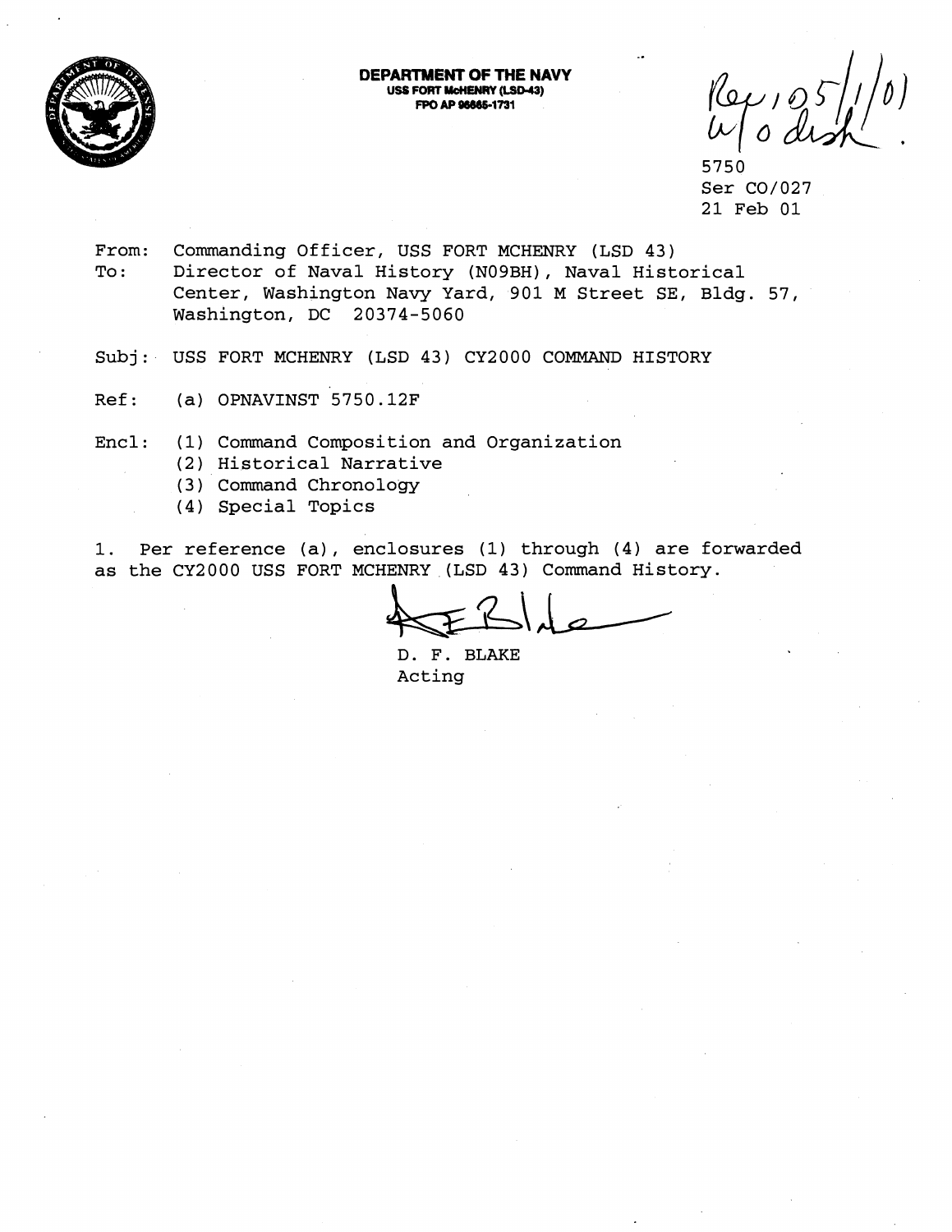## COMMAND COMPOSITION AND ORGANIZATION

1. MISSION. USS FORT MCHENRY's mission is to transport United States Marines with their combat equipment to designated areas around the world and to launch and support assault landing craft (primarily Landing Craft, Air Cushion(LCAC)) and helicopters during amphibious operations against a hostile shore.

USS FORT MCHENRY accomplishes her mission through the use of a well deck and flight deck. After leaving FORT MCHENRY, helicopters and landing craft are directed towards the shore by FORT MCHENRY's Combat Information Center.

2. ORGANIZATION AND STRUCTURE. COMNAVSURFPAC SAN DIEGO CA COMPHIBGRU ONE COMPHIBRON ELEVEN USS FORT MCHENRY

3. COMMANDING OFFICER. Commander Peter **W.** D. Morford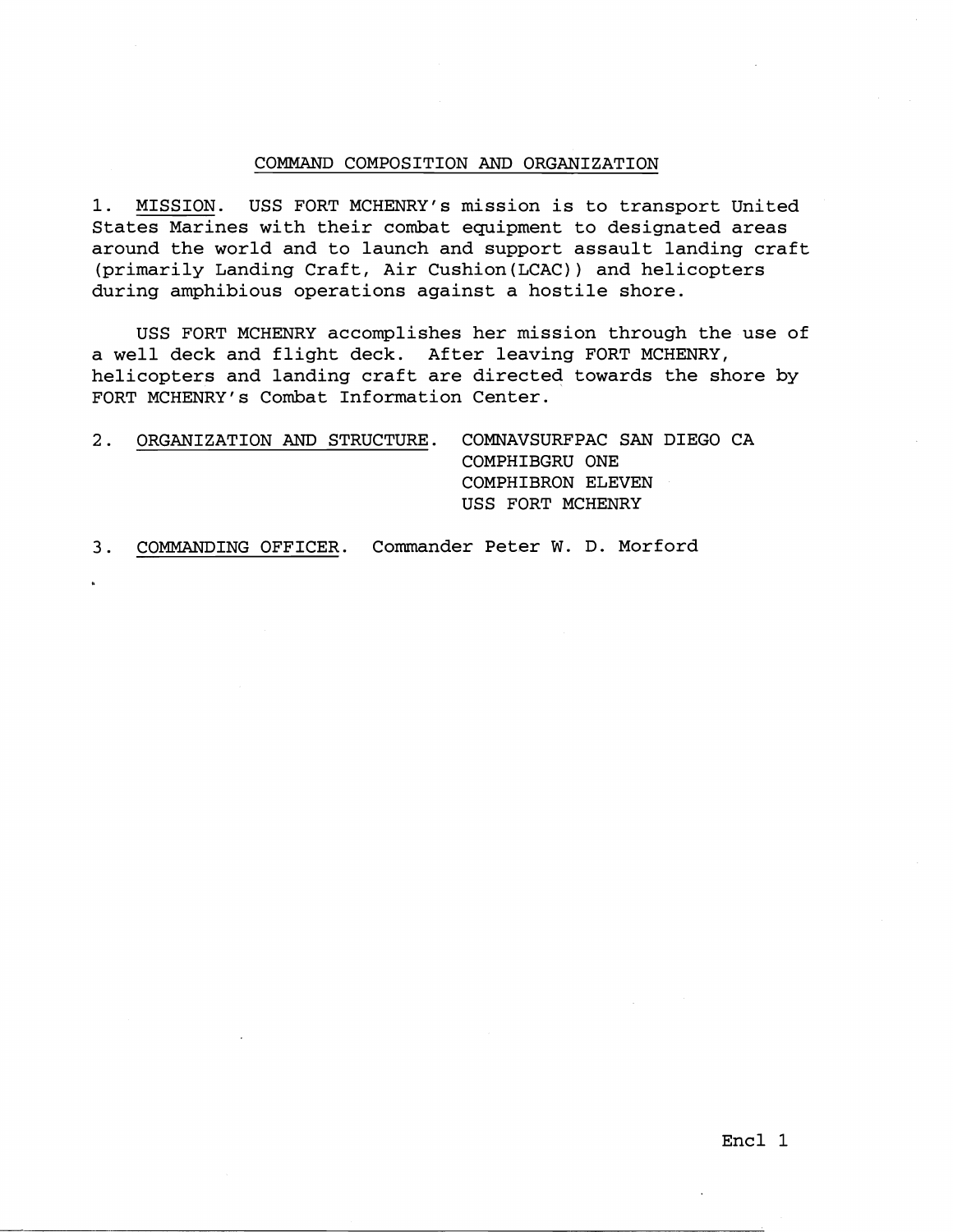#### HISTORICAL NARRATIVE FOR CY2000

- $1 18$  Jan Crew completes SRA as they prepare for a year which would include a three-month underway period including goodwill port visits and exercises designed to enhance interoperability between U.S. forces and forces from several Asian countries, a visit to Yokosuka, Japan for Training, Exercise FOAL EAGLE off the coast of South Korea.
- $24 27$  Jan FORT MCHENRY performs sea trials after following an extensive SRA period.
- 8 Feb 28 Mar FORT MCHENRY makes a port visit to Hong Kong. While in port, her crew completes two Community Relations projects. FORT MCHENRY then traveled to Manila, Philippines to participate in Exercise BALIKATAN 2000 which had been suspended for in five years. After Exercise BALIKATAN 2000, FORT MCHENRY completed Special Operations Capable Exercise 2000 in vicinity of Okinawa .

29 Mar - 1 May Command administers the Physical Readiness Test.

- $2$  May  $-5$  June FORT MCHENRY participates in Exercise COBRA GOLD 2000 with Thai and Singapore Armed Forces. The exercise included a port visit to Pattaya, Thailand and a Community Relations Project.
- 22 May Prospective Commanding Officer (CDR Morford) embarks.
- 25 May Midshipmen arrive for phase one of summer midshipmen training.
- 26 May CDR Peter W. D. Morford relieves CDR Richard B. Landolt as Commanding Officer.
- 10 Jun 6 Jul FORT MCHENRY is inport Sasebo for a continuous maintenance period.
- 13 16 Jun **#3** Ship's Service Diesel Generator inspection.
- 22 Jun Midshipmen arrive for phase two of summer midshipmen training.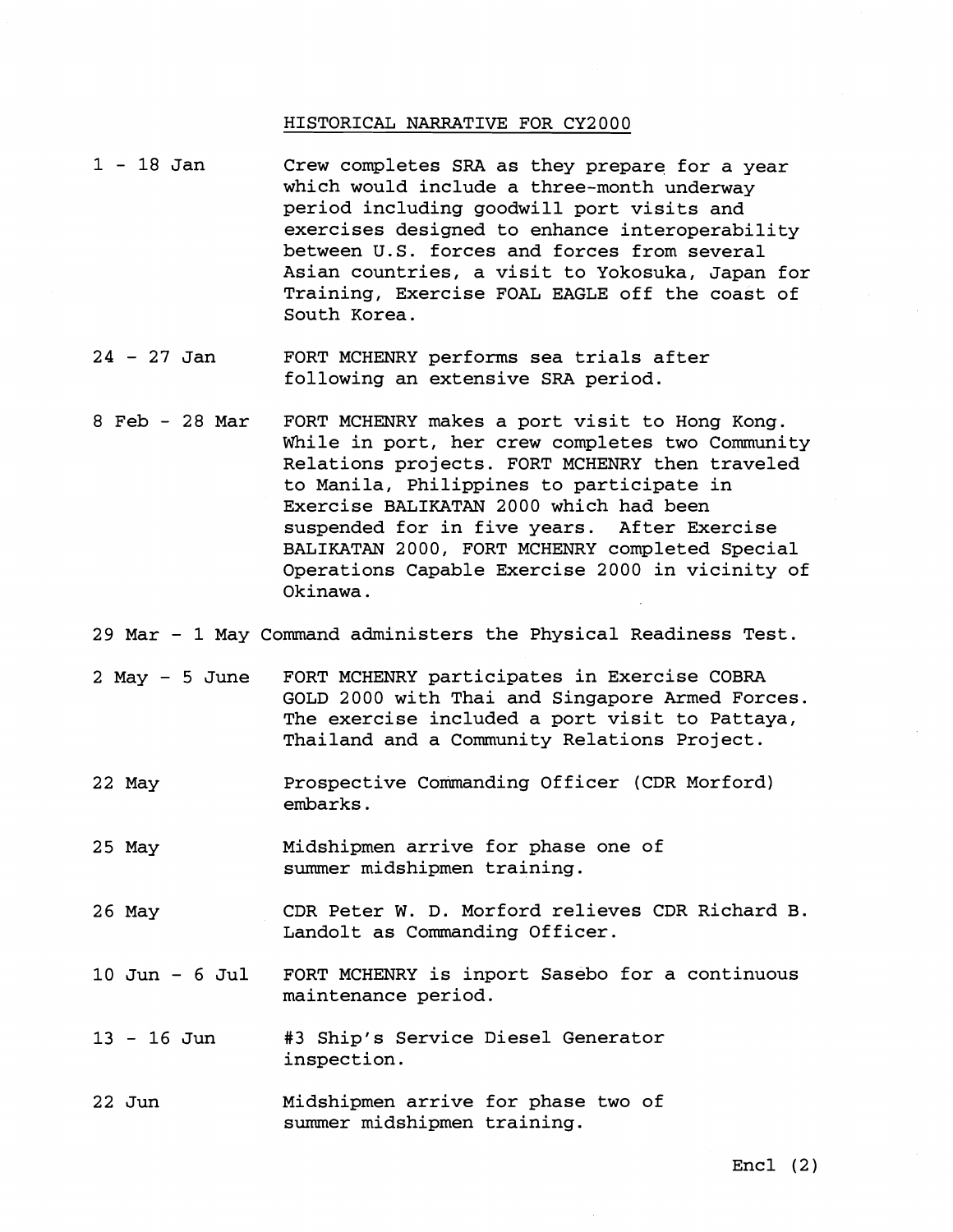- 7-10 Jul FORT MCHENRY enroute Yokosuka.
- <sup>10</sup> 24 Jul FORT MCHENRY completes a Training Availability inport Yokosuka, Japan. Courses include Leadership Continuum, Fire Fighting, and Damage Control in Yokosuka, Japan.
- 19 Jul Commander, Naval Forces Japan, RADM Chaplin visits FORT MCHENRY.
- 27 Jul 23 Aug FORT MCHENRY is inport Sasebo for a continuous maintenance period.
- 6 Aug FORT MCHENRYIS **MWR,** Chief's Mess, and First Class Petty Officer's Association man a booth at the Saikai Community Festival, an event that brings the Sasebo community together with the military community.
- <sup>7</sup> 19 Aug Boat Deck/05/07 Levels get refurbished with new non-skid.
- <sup>23</sup> 30 Aug FORT MCHENRY gets underway for Exercise ELLIPSE CHARLIE. Due to Typhoon Prapiroon, the exercise is cancelled. The crew uses the time to perform General Quarters, Man Overboard Drills, Small Boat Officer qualifications, and a water barrier test for the last time of the year without embarked troops.
- 1 11 Sep Crew makes all preparations for three-month underway.
- 12 Sep FORT MCHENRY gets underway to avoid typhoon conditions.
- 16 Sep Commanding Officer advances one First Class Petty Officer to Chief Petty Officer and frocks six First Class Petty Officers to Chief Petty Officer.
- <sup>20</sup> 21 Sep Crew onloads U.S. Marines and their equipment from MSSG-31 for Special Operations Capable Exercise.
- 22 Sep 6 Oct FORT MCHENRY and embarked USMC personnel participate in BLUE-GREEN Work-ups and Special Operations Capable Exercise.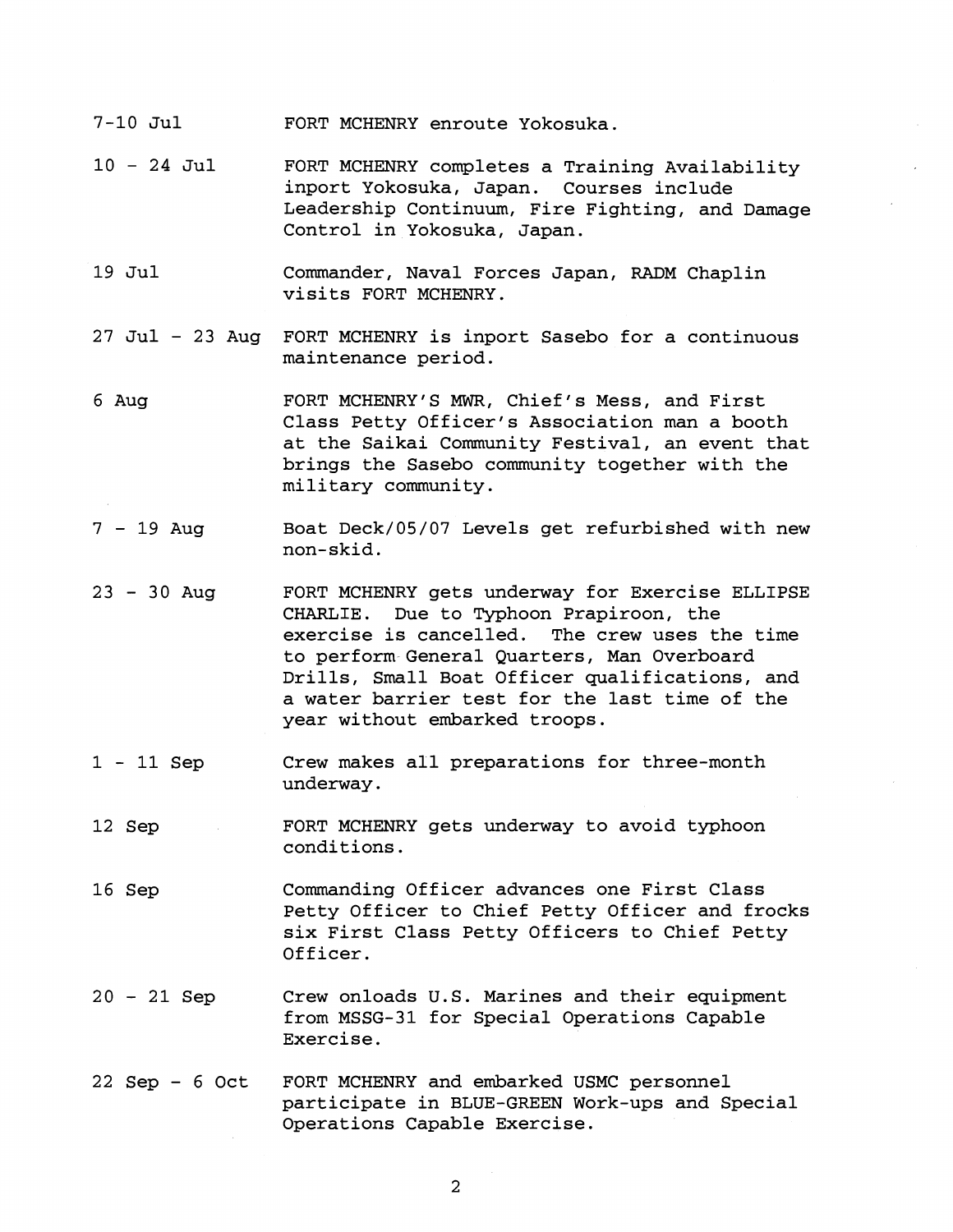- 1 Oct Signalmen transfer from Operation Department to **Navigation/Administration** Department to become NN02 Division. Third Division transfers from Deck Department to Operations Department to become OW Division.
- <sup>7</sup> 8 Oct Ship reconfigures in Okinawa. Offloads USMC personnel and equipment from MSSG-31 and brings on U.S. Marines and equipment from Marine Corps Battalion Landing Team 2/7.
- 10 Oct Soldiers and Equipment from USA Charlie Battery 6-37 Field Artillery embark for Exercise NEPTUNE THUNDER.
- 10 -13 Oct FORT MCHENRY works with USA Charlie Battery **6-**  37 Field Artillery during Exercise NEPTUNE THUNDER. The exercise allowed the Army unit to test their equipment on a moving platform.
- 16 19 Oct Crew makes a port visit to Kure, Japan. The ship's **MWR** provides buses to and from Sasebo for crewmembers to visit their families. Crewmembers enjoy excellent liberty in Kure, Hiroshima and, and MCAS Iwakuni.
- 22 25 Oct FORT MCHENRY visits Pohang, South Korea, where crewmembers participated with Sailors and Marines from USS ESSEX (LHD 2) on a Community Relations Project at a home for Alzheimer's patients.
- 27 Oct 3 Nov Exercise FOAL EAGLE. FORT MCHENRY and embarked USMC participate in a joint exercise between U.S. and South Korean forces designed to prepare Sea, Air and Land units from the two countries to defend South Korea in the event of enemy invasion. The ship conducts communication, amphibious, command and control and counter-special forces training during the exercise.
- 9 13 Nov FORT MCHENRY makes a port visit to Guam. Ship tours were held to show the residents of Guam an LSD Class ship.
- 16 Nov FORT MCHENRY performs a Burial at Sea for SM3 Bozie Mack (USN Ret. ) .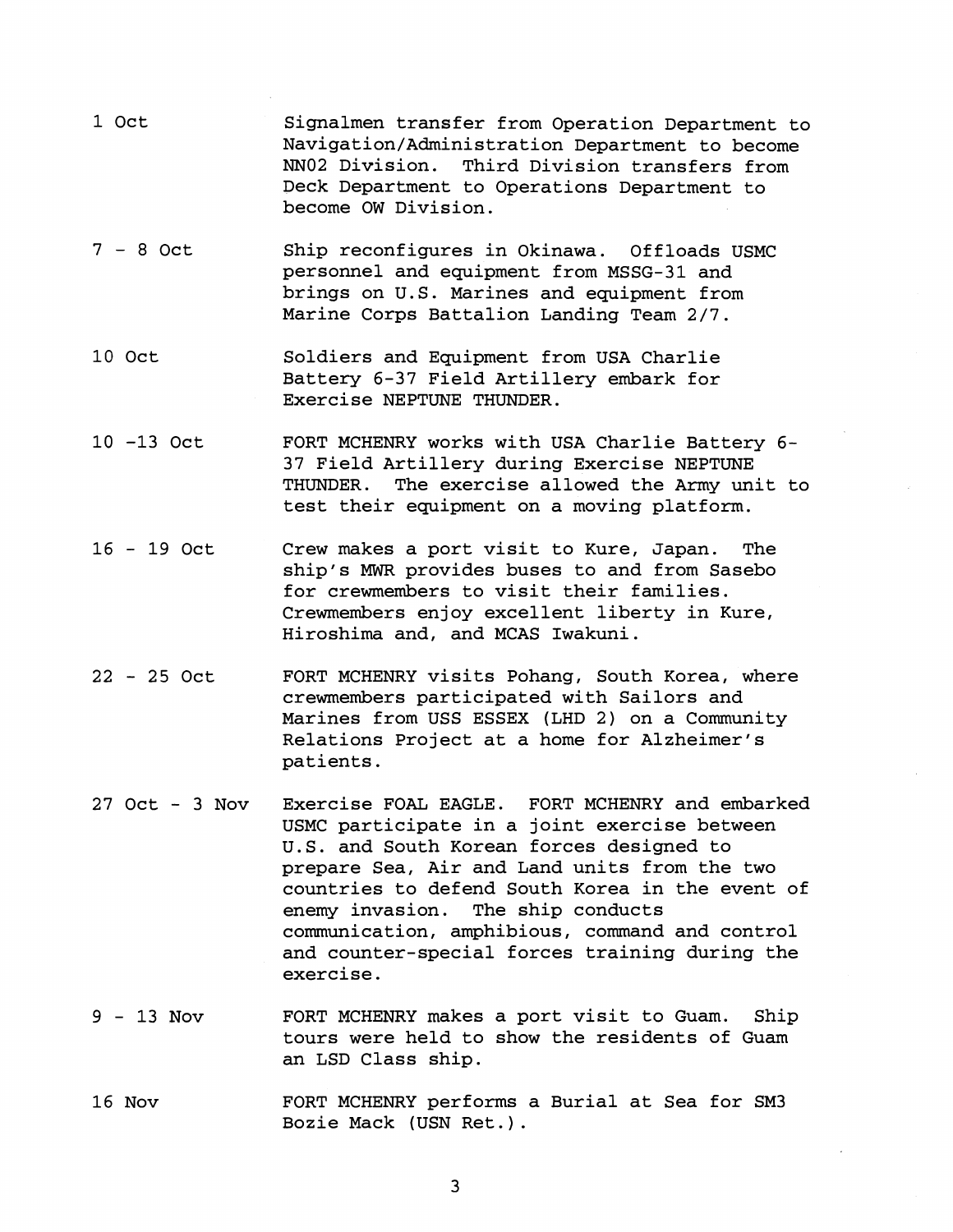- 17 Nov Offload U.S. Marines and equipment from Marine Corps Battalion Landing Team 2/7.
- 18 Nov Afloat Training Group WESTPAC is aboard to conduct FORT MCHENRY'S Mid-cycle Assessment.
- 19 Nov 31 Dec FORT MCHENRY is inport Sasebo for a leave and maintenance period.
- 1 Dec Prospective Executive Officer, LCDR Blake arrives
- 7 Dec Executive Officer Turnover. LCDR Donovan F. Blake relieves LCDR Cedric E. Pringle as ship's Executive Officer.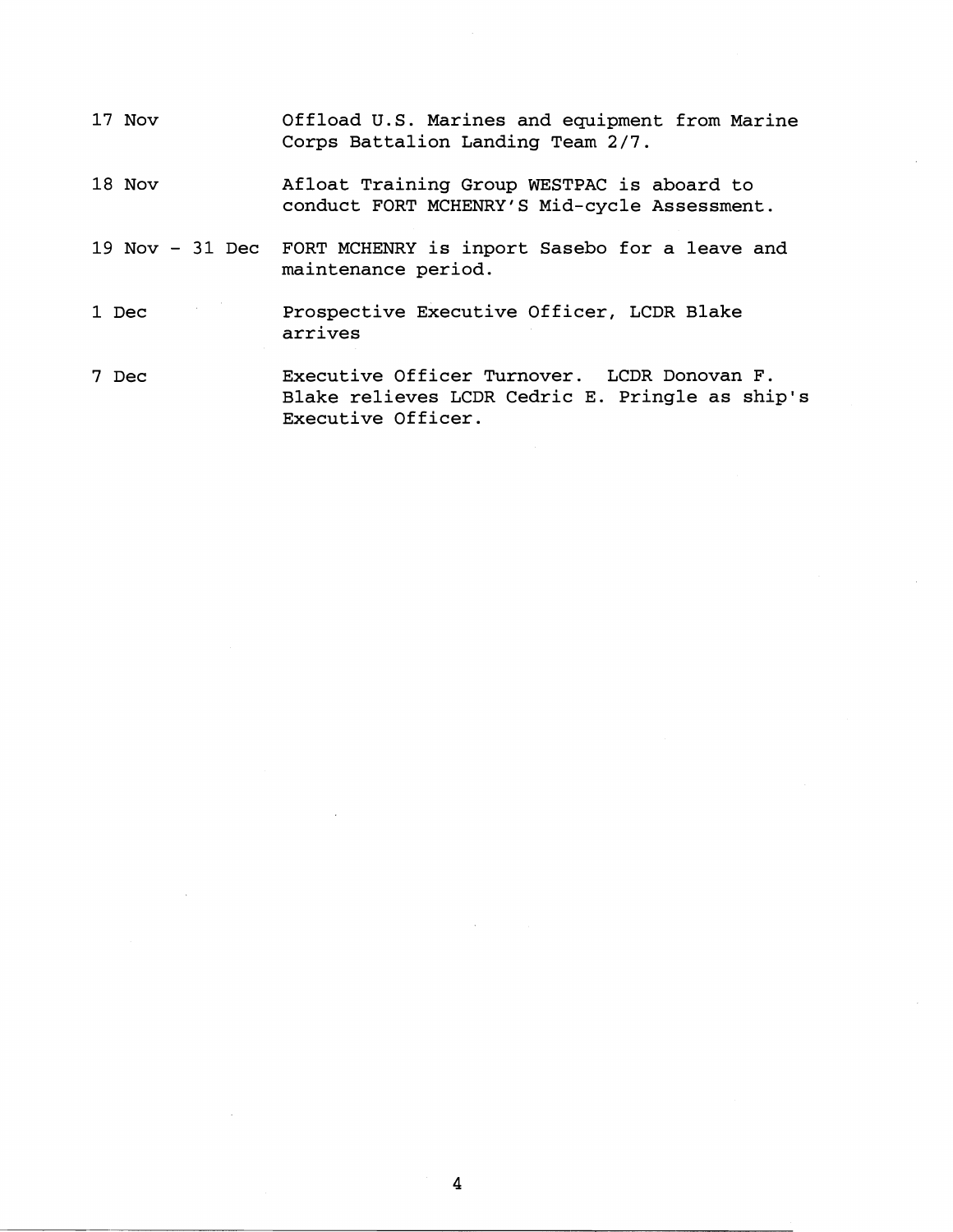### COMMAND CHRONOLOGY

 $\bar{z}$ 

| 1 - 23 Jan       | Inport, Sasebo, Japan                                     |  |
|------------------|-----------------------------------------------------------|--|
| $1 - 18$ Jan     | Ship's Restricted Availability                            |  |
| $5 - 7$ Jan      | Refueling                                                 |  |
| 6 Jan            | Stores Onload                                             |  |
| $11 - 17$ Jan    | Engineering/Casualty Steering<br>Equipment Testing        |  |
| $11 - 14$        | CNSP Elevator Inspection                                  |  |
| $11 - 13$        | Aviation Safety Inspection Review<br>Technical Assist     |  |
| $19$ Jan         | Dock Trials                                               |  |
| $20$ Jan         | Refueling                                                 |  |
| $21$ Jan         | Fast Cruise                                               |  |
| $24 - 26$ Jan    | 2B Main Propulsion Diesel Engine Run-<br>in/Console Groom |  |
| $24 - 27$ Jan    | Underway for Sea Trials                                   |  |
| 27 Jan           | Ammo Onload                                               |  |
| $28$ Jan - 7 Feb | Inport, Sasebo, Japan                                     |  |
| 1 Feb            | Aviation Assist Visit, Sasebo                             |  |
| 2 Feb            | Diesel Fuel Marine Onload                                 |  |
| 3 Feb            | JP5 Onload                                                |  |
| $8 - 9$ Feb      | Underway, enroute Okinawa                                 |  |
| $9 - 11$ Feb     | Moored Okinawa, Japan                                     |  |
|                  | Amphibious Assault Vehicle Onload                         |  |
| 10 Feb           | Refueling                                                 |  |
| $11 - 14$ Feb    | Underway, enroute Hong Kong, China                        |  |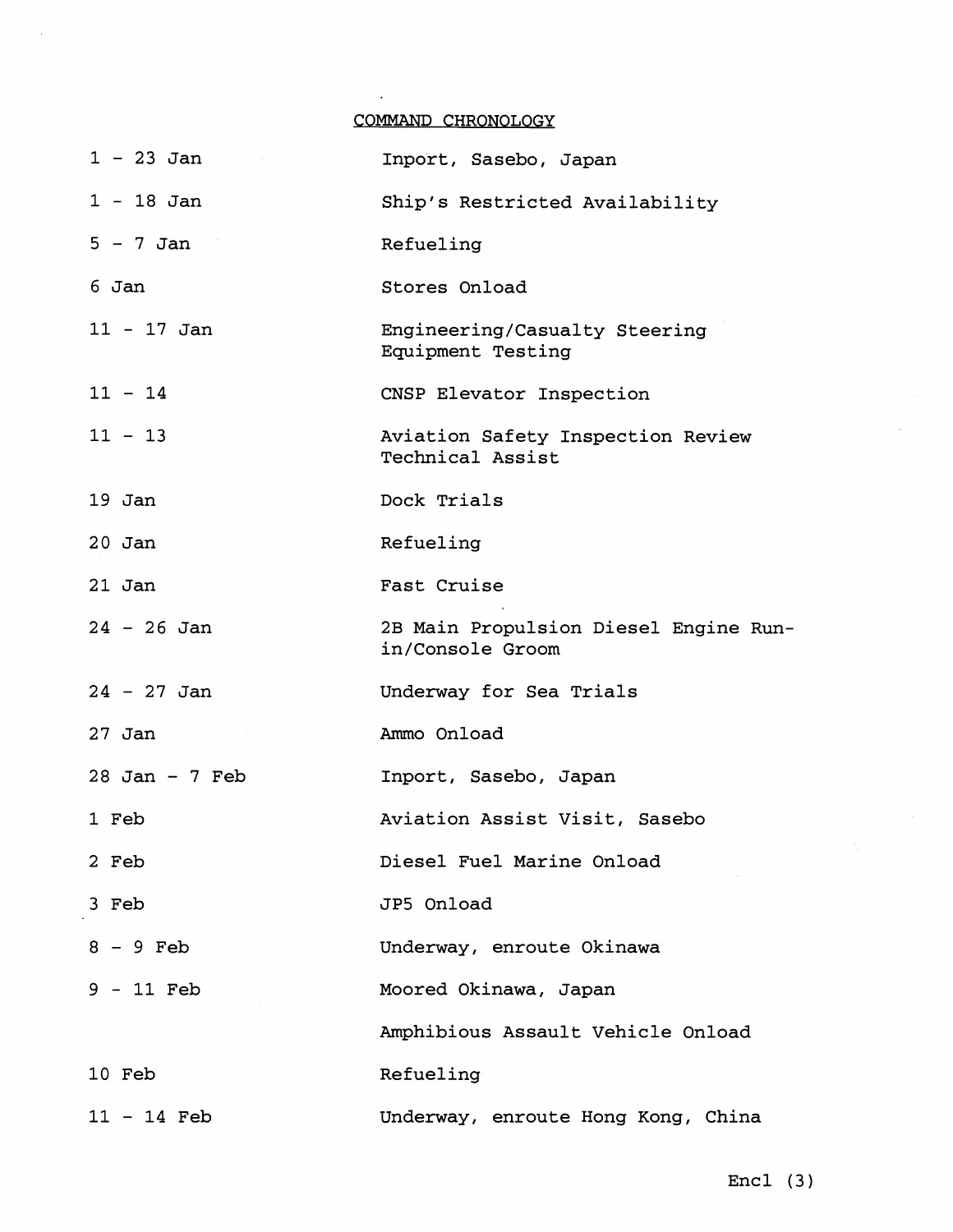| $12 - 13$ Feb    | Transit Taiwan Strait                                                                                                                        |
|------------------|----------------------------------------------------------------------------------------------------------------------------------------------|
| $14 - 18$ Feb    | Anchored, Hong Kong, China                                                                                                                   |
| $19 - 22$ Feb    | Underway, enroute Ternate/Manila                                                                                                             |
| $22 - 25$ Feb    | Inport Manila, Philippines                                                                                                                   |
| 24 Feb           | CINCPACFLT visit                                                                                                                             |
| 26 Feb           | Underway, Exercise BALIKATAN 2000                                                                                                            |
| 27 Feb           | Amphibious Rehearsal                                                                                                                         |
| 28 Feb           | Amphibious Assault                                                                                                                           |
| $29$ Feb - 1 Mar | Support Amphibious Ready Group Ashore                                                                                                        |
| 29 Feb           | Cross Training with USS DECATUR (DDG<br>73). Selected USS FORT MCHENRY (LSD<br>43) and USS DECATUR (DDG 73) Sailors<br>swap ships for a day. |
| 1 Mar            | Backload                                                                                                                                     |
| $2 - 3$ Mar      | Inport Manila, Philippines                                                                                                                   |
| 3 Mar            | Exercise BALIKATAN 2000 Closing<br>Ceremonies                                                                                                |
| $5 - 6$ Mar      | Underway, enroute Okinawa, Japan                                                                                                             |
| $7 - 11$ Mar     | Inport, Okinawa, Japan                                                                                                                       |
| 7 Mar            | Navy/Marine Corps Relief Society Fund<br>Drive                                                                                               |
|                  | Offload                                                                                                                                      |
| 8 Mar            | Army UH-60 visits                                                                                                                            |
|                  | PERS-41 visit                                                                                                                                |
| $9 - 10$ Mar     | Onload                                                                                                                                       |
| $11 - 16$ Mar    | Amphibious Specialty Training                                                                                                                |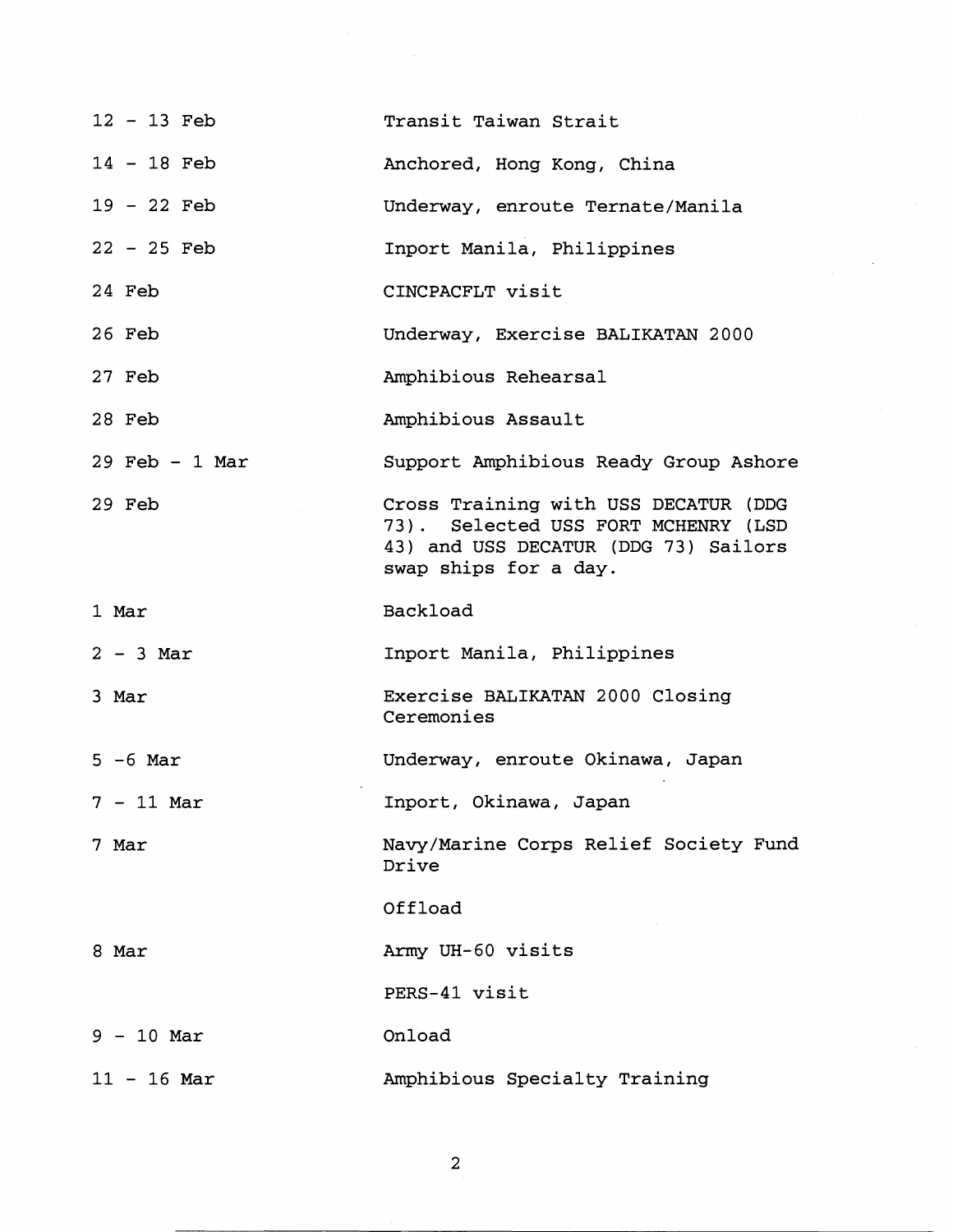| $11 - 21$ Mar | BLUE/GREEN Work-Ups                                   |
|---------------|-------------------------------------------------------|
| 12 Mar        | Underway for Special Operations<br>Capable Exercise   |
| $22 - 26$ Mar | Special Operations Capable Exercise                   |
| 27 Mar        | Inport, Okinawa, Japan                                |
|               | Offload, Buckner Bay, Japan                           |
| 28 Mar        | Underway, enroute Sasebo, Japan                       |
|               | Navy/Marine Corps Relief Society<br>Fund Drive starts |
| $29$ Mar -    | Inport Sasebo, Japan                                  |
| $3 - 14$ Apr  | Combat Systems Readiness Review                       |
|               | LCAC Craft Readiness Evaluation                       |
| $3 - 5$ Apr   | Explosive Safety Inspection                           |
| 3 Apr         | Furuno Radar-00 Installation                          |
| $10 - 14$ Apr | Navy Food Management Team Visit                       |
| 12 Apr        | Inport Visual Drills                                  |
| 17 Apr        | Shipboard Security Engagement Training                |
| $17 - 20$ Apr | Physical Readiness Test                               |
| $18 - 20$ Apr | 9250 Lube Oil Onload                                  |
| 19 Apr        | Inport Drills                                         |
| 25 Apr        | Diesel Fuel Marine Refueling                          |
| $27 - 28$ Apr | Onload Oplift 3D FSSG Personnel and<br>Equipment      |
| 2 May         | Underway, enroute Okinawa, Japan                      |

 $\overline{3}$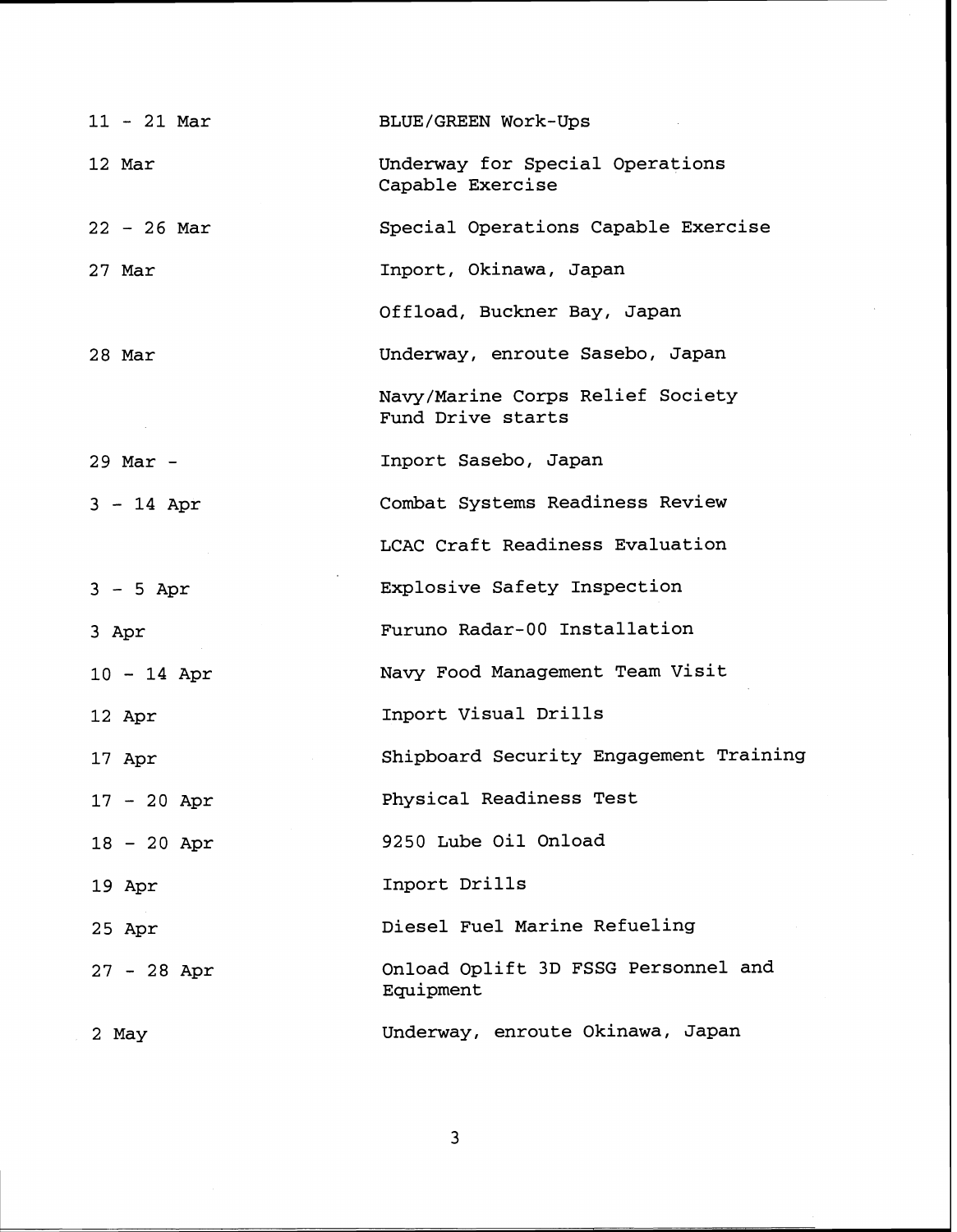| 4 May         | Inport, Okinawa, Japan                                                                      |
|---------------|---------------------------------------------------------------------------------------------|
|               | Onload, Buckner Bay, Japan                                                                  |
|               | Refuel, Buckner Bay, Japan                                                                  |
|               | Ammunition Onload, Buckner Bay, Japan                                                       |
| 5 May         | Underway for Thailand and Exercise<br>COBRA GOLD                                            |
|               | Exercise COBRA GOLD: Thai Cross-<br>Training                                                |
| 9 May         | Safety Standdown                                                                            |
| $10$ May      | COBRA GOLD Offload - Joint Task Force<br>Enabler in view of Camp Chulaporn                  |
| 11 May        | Anchored Sattahip, Thailand                                                                 |
| $12 - 25$ May | Exercise COBRA GOLD 2000, Gulf of<br>Thailand                                               |
| 15 May        | Enroute Songkhla Naval Base, Thailand                                                       |
|               | Thai Navy ship riders embark USS FORT<br>MCHENRY (LSD 43)                                   |
| 16 May        | Underway Replenishment with USNS<br>RAPPANANNOCK (TAO 24)                                   |
| 18 May        | Media Day for Non-Combatant Evacuation<br>Operation                                         |
| 21 May        | Enroute Pattaya, Thailand                                                                   |
|               | Combined Amphibious Landing Force<br>Exercise (CALFEX)                                      |
| $22 - 23$ May | Operation in view of Pattaya, Thailand<br>for Combined Amphibious Landing Force<br>Exercise |
| 22 May        | Prospective Commanding Officer, CDR<br>Peter W. D. Morford embarks                          |

 $\overline{\mathbf{4}}$ 

 $\mathcal{L}(\mathcal{L}^{\text{max}})$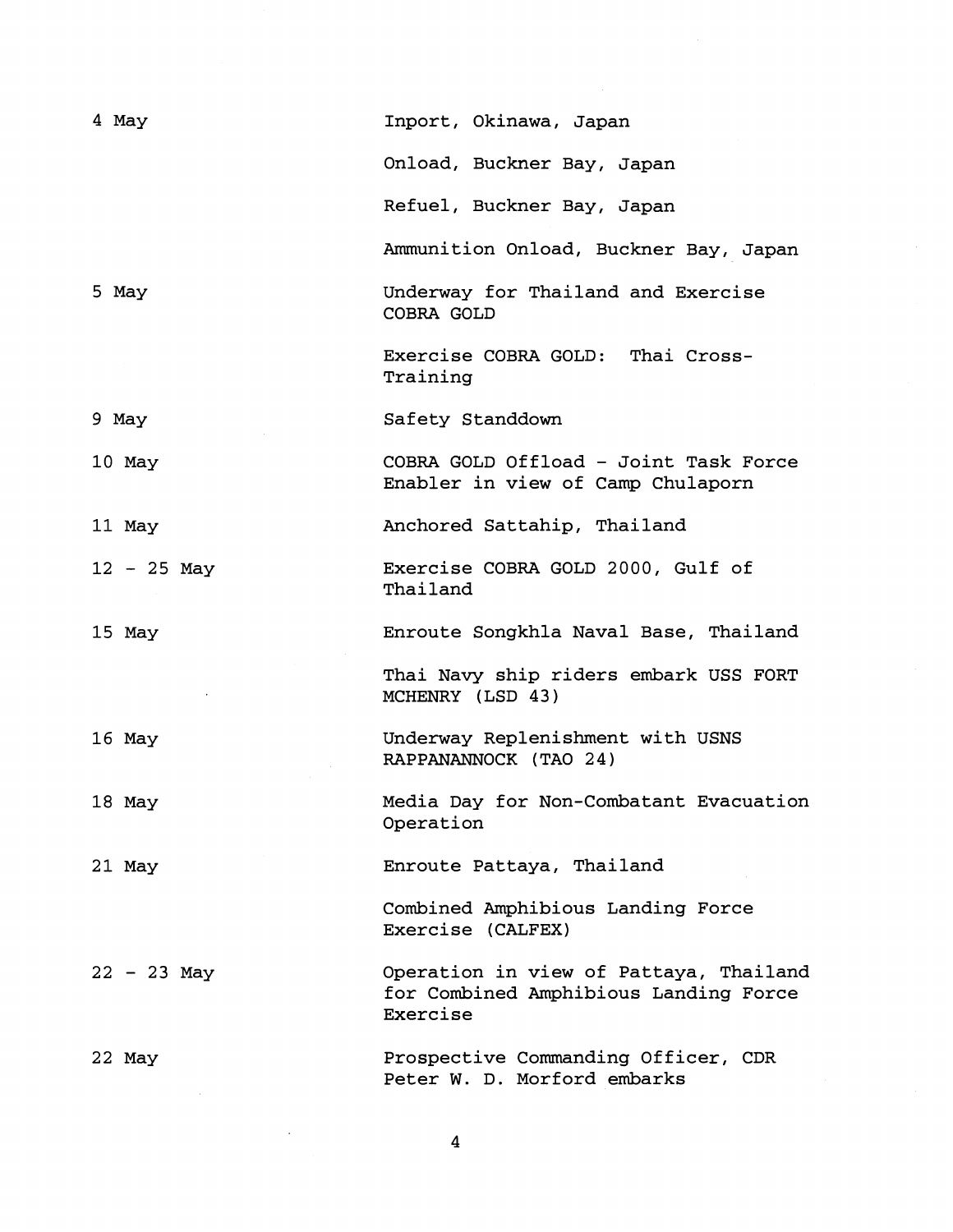| 24 May             | Enroute Gulf of Thailand                                           |  |  |
|--------------------|--------------------------------------------------------------------|--|--|
|                    | Vertical and Underway Replenishment<br>with USNS SAN JOSE (TAFS 7) |  |  |
| $25 - 30$ May      | Anchored, Pattaya, Thailand for<br>liberty port visit              |  |  |
| $25$ May           | Midshipmen Cruise Phase 1 begins                                   |  |  |
| $26$ May           | USS FORT MCHENRY (LSD 43) Change of<br>Command                     |  |  |
| $30$ May - 6 June  | Underway, enroute Okinawa, Japan                                   |  |  |
| 5 Jun              | Underway Replenishment with USNS YUKON<br>(TAO 202)                |  |  |
| 6 Jun              | Offload, Okinawa, Japan                                            |  |  |
| 9 Jun              | Underway, enroute Sasebo, Japan                                    |  |  |
|                    | Fresh Water Washdown                                               |  |  |
| $10$ Jun - $6$ Jul | Upkeep Sasebo                                                      |  |  |
|                    |                                                                    |  |  |
| $13 - 16$ Jun      | #3 Ship's Service Diesel Generator<br>Inspection                   |  |  |
| $15 - 16$ Jun      | Assault Craft Unit FIVE Offload                                    |  |  |
| $16 - Jun$         | Tender Availability                                                |  |  |
| $21$ Jun           | Sasebo Inport Training                                             |  |  |
| $22$ Jun           | Midshipmen Cruise Phase 2 begins                                   |  |  |
| $23$ Jun           | Commanding Officer TAD to Okinawa,<br>Japan                        |  |  |
| $27$ Jun           | Watertight/Airtight door hinge upgrade<br>installation             |  |  |
| $28$ Jun           | Watchstander Weapons Qualifications                                |  |  |

 $\overline{5}$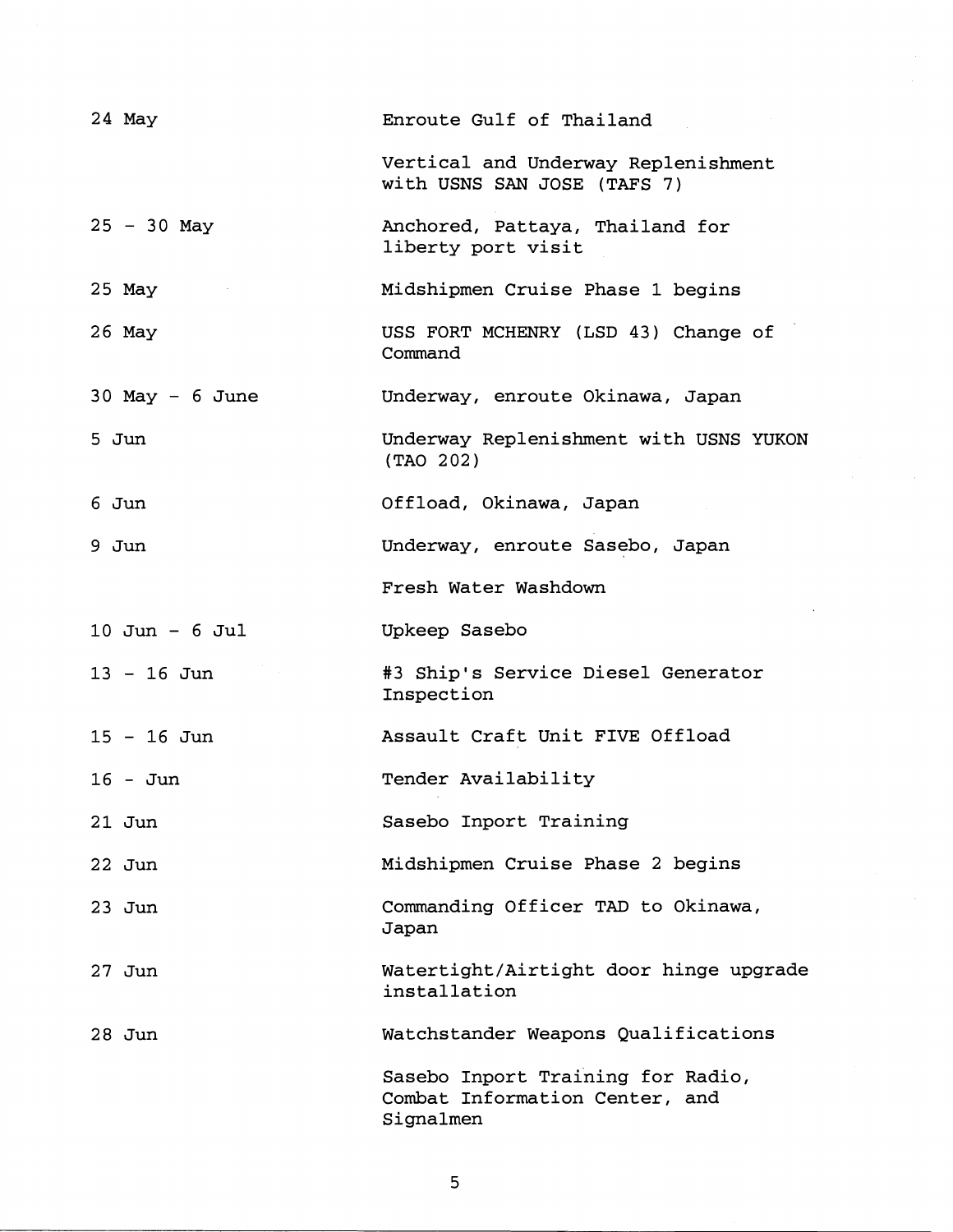| $5$ $Jul$     | HC-5 Detachment 6 Embarks USS FORT<br>MCHENRY (LSD 43)                                   |
|---------------|------------------------------------------------------------------------------------------|
| 7 Jul         | Underway, Yokosuka, Japan                                                                |
| $9$ Jul       | Anchor, Yokosuka, Japan                                                                  |
| $10 - 24$ Jul | Inport, Yokosuka, Japan                                                                  |
|               | Training Availability Yokosuka, Japan                                                    |
| 11 Jul        | Supply Management Assessment Yokosuka,<br>Japan                                          |
| $17 - 18$ Jul | Communications Exercise                                                                  |
| 19 Jul        | Commander, Naval Forces Japan, RADM<br>Chaplin onboard                                   |
| $24$ Jul      | Sasebo Port Engineer aboard for Ship's<br>Restricted Availability CSMP Package<br>Scrub  |
| $25 - 26$ Jul | Enroute, Sasebo, Japan                                                                   |
| $27$ Jul $-$  | Upkeep, Sasebo, Japan                                                                    |
| 31 Jul        | Rolling Airframe Missile/Ship's Self-<br>Defense System Milestone Definition<br>Meetings |
| 6 Aug         | Saikai Community Festival, Sasebo,<br>Japan                                              |
| $7 - 18$ Aug  | Shipboard Engineering Maintenance<br>Assist Team Visit                                   |
| $7 - 11$ Aug  | Command Assessment of Readiness and<br>Training (CART) 1 Review                          |
| $7 - 19$ Aug  | Boat Deck/05/07 Levels Non-Skid<br>Replacement                                           |
| $7 - 9$ Aug   | Chief Petty Officer Indoctrination                                                       |
| $8 - 10$ Aug  | Command Managed Equal Opportunity<br>Command Climate Survey                              |
| 9 Aug         | Sasebo Inport Drills                                                                     |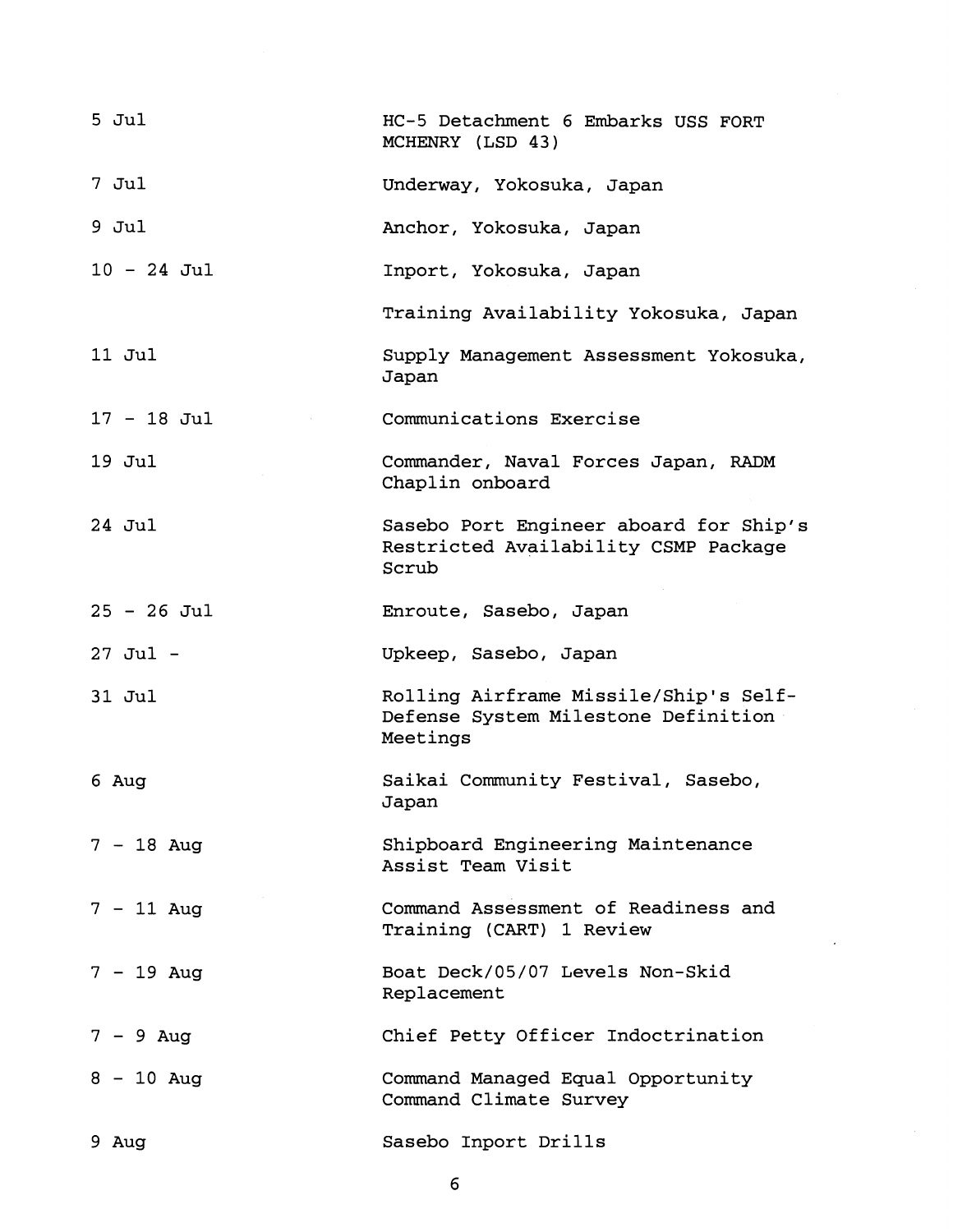| $23 - 30$ Aug     | Underway for Exercise ELLIPSE CHARLIE                                        |
|-------------------|------------------------------------------------------------------------------|
| $24 - 27$ Aug     | Industrial Hygiene Survey                                                    |
| $28 - 29$ Aug     | BLUE-GREEN/Special Operations Capable<br>Exercise Embark Planning Conference |
| 31 Aug            | Enroute, Sasebo, Japan                                                       |
| 1 Sep             | USMC Server Installation Phase 2                                             |
| $1 - 11$ Sep      | Continuous Maintenance/Upkeep, Sasebo,<br>Japan                              |
| 7 Sep             | E-4 Advancement Exam                                                         |
| 12 Sep            | ATACMS Planning Conference continued                                         |
| 12 Sep            | Underway due to weather conditions                                           |
| 14 Sep            | E-5 Advancement Exam                                                         |
| 16 Sep            | Enroute, Okinawa, Japan                                                      |
| 18 Sep            | Freshwater Washdown                                                          |
| $20 - 21$ Sep     | Onload, Okinawa                                                              |
| $22$ Sep - 02 Oct | Philippine Sea (BLUE-GREEN<br>PHIBTNG:<br>Work-ups)                          |
| 26 Sep            | Anthrax shots                                                                |
| 27 Sep            | Safety Standdown                                                             |
| 1 Oct             | Amphibious Ready Group Exercise                                              |
| 2 Oct             | 3 <sup>rd</sup> Division transfers to Operations<br>Department               |
|                   | Signalmen transfer to Navigation<br>Department                               |
| $3 - 6$ Oct       | Special Operations Capable Exercise<br>2000                                  |
| $7 - 8$ Oct       | Reconfigure, Buckner Bay, Okinawa,<br>Japan                                  |

 $\overline{7}$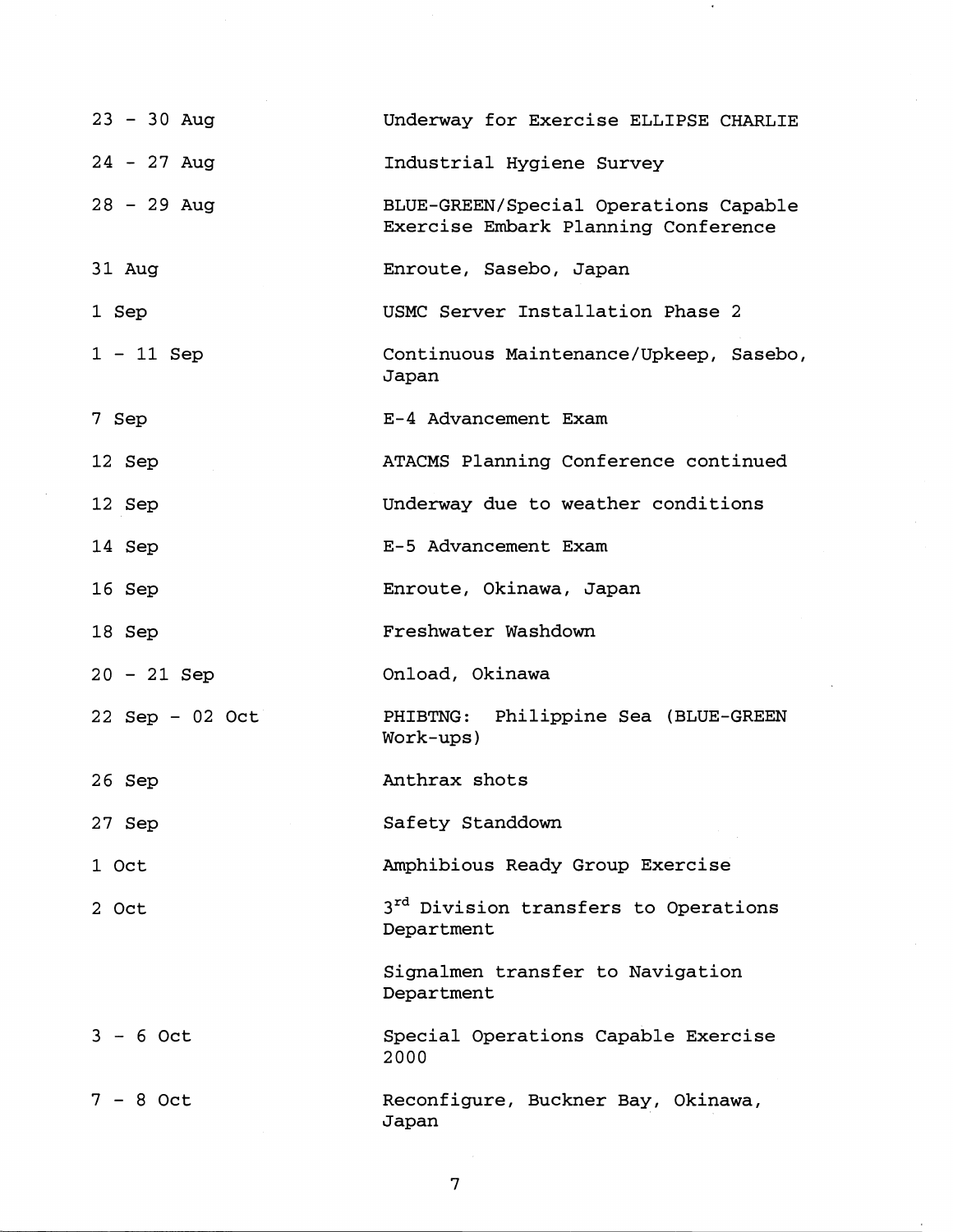| 9 Oct          | Enroute, Pusan, South Korea                                              |  |
|----------------|--------------------------------------------------------------------------|--|
| $10 - Oct$     | Exercise NEPTUNE THUNDER 2000                                            |  |
| 13 Oct         | Navy Birthday                                                            |  |
| 14 Oct         | Offload, Pusan, South Korea                                              |  |
| 15 Oct         | Enroute, East China Sea                                                  |  |
| 16 Oct         | Arrive, Kure, Japan                                                      |  |
| $16 - 19$ Oct  | Port Visit, Kure, Japan                                                  |  |
| 20 Oct         | Enroute, Sea of Japan                                                    |  |
| $22 - 25$ Oct  | Inport, Pohang, South Korea                                              |  |
| 26 Oct         | Underway for Exercise FOAL EAGLE 2000                                    |  |
| $27$ Oct - Nov | Exercise FOAL EAGLE 2000                                                 |  |
| 27 Oct         | Arrive Sea Echelon Area                                                  |  |
|                |                                                                          |  |
| 3 Nov          | Inport, Pohang, South Korea                                              |  |
| $4 - 8$ Nov    | Enroute, Guam                                                            |  |
| $9 - 13$ Nov   | Inport, Guam                                                             |  |
| $14 - 16$ Nov  | Enroute, Okinawa, Japan                                                  |  |
| 14 Nov         | Navy Food Management Team visit                                          |  |
|                | Rolling Air Missile/Ship's Self<br>Defense System Pre-install Test Visit |  |
| 16 Nov         | Burial At Sea                                                            |  |
| 17 Nov         | Inport, Okinawa, Japan                                                   |  |
|                | Offload                                                                  |  |
| 18 Nov         | Mid-Cycle Assessment conducted by<br>Afloat Training Group WESTPAC       |  |

 $\boldsymbol{8}$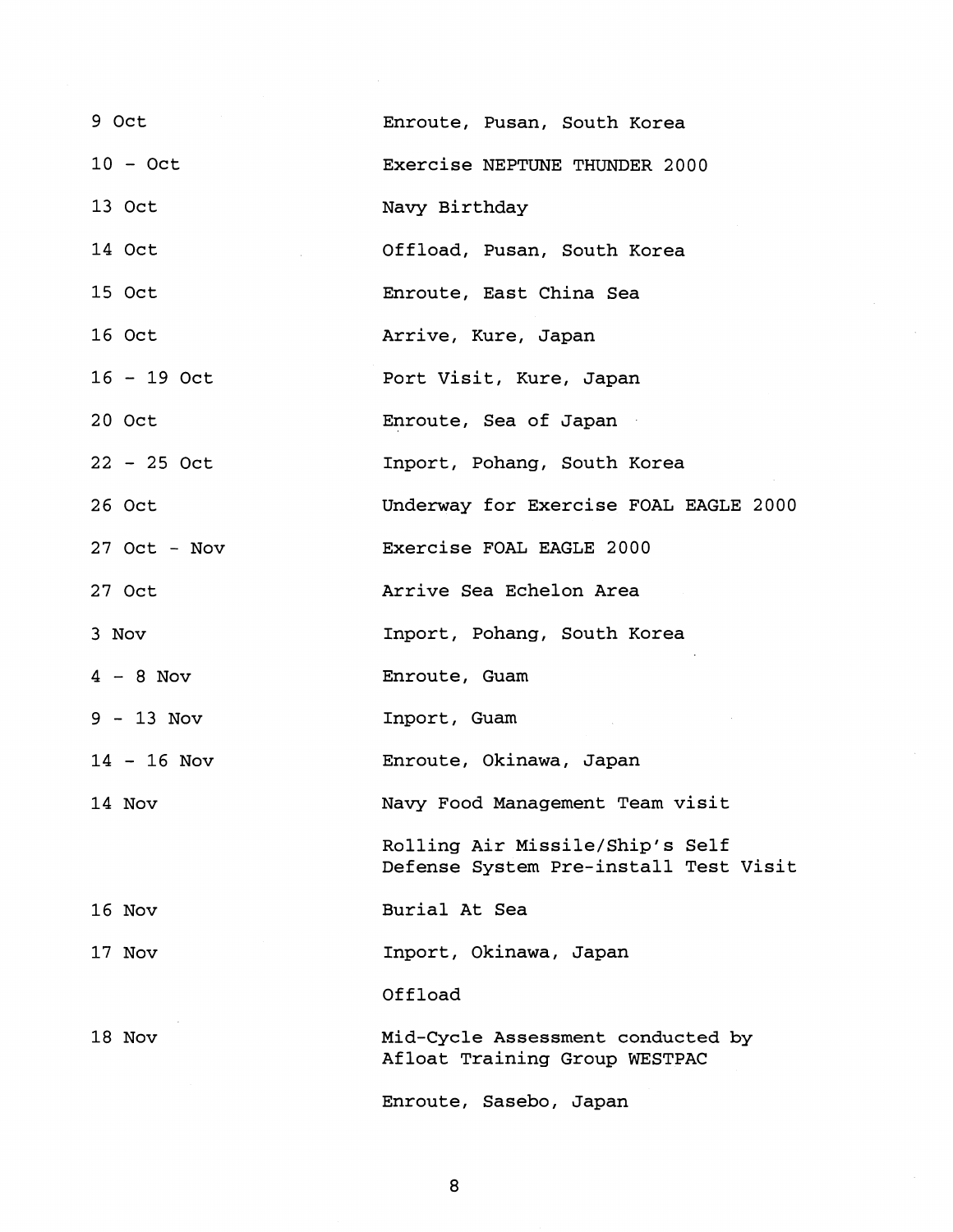| $19$ Nov - $31$ Dec | Upkeep, Sasebo, Japan                                                             |
|---------------------|-----------------------------------------------------------------------------------|
| $29$ Nov - 4 Dec    | Pre-Rolling Air Missile/Ship's Self<br>Defense System Install Equipment<br>Checks |
| 1 Dec               | Prospective Executive Officer, LCDR<br>Donovan F. Blake arrives                   |
| 4 Dec               | Physical Readiness Test Day 1                                                     |
|                     | Executive Officer Turnover                                                        |
|                     | Dental Readiness Examination                                                      |
| $6 - 9$ Dec         | Ship's Restricted Availability Ship<br>Checks                                     |

 $\hat{\mathcal{A}}$ 

 $\hat{\mathbf{v}}$ 

 $\label{eq:2.1} \frac{1}{\sqrt{2}}\left(\frac{1}{\sqrt{2}}\right)^{2} \left(\frac{1}{\sqrt{2}}\right)^{2} \left(\frac{1}{\sqrt{2}}\right)^{2} \left(\frac{1}{\sqrt{2}}\right)^{2} \left(\frac{1}{\sqrt{2}}\right)^{2} \left(\frac{1}{\sqrt{2}}\right)^{2} \left(\frac{1}{\sqrt{2}}\right)^{2} \left(\frac{1}{\sqrt{2}}\right)^{2} \left(\frac{1}{\sqrt{2}}\right)^{2} \left(\frac{1}{\sqrt{2}}\right)^{2} \left(\frac{1}{\sqrt{2}}\right)^{2} \left(\$ 

 $\hat{\mathcal{L}}$